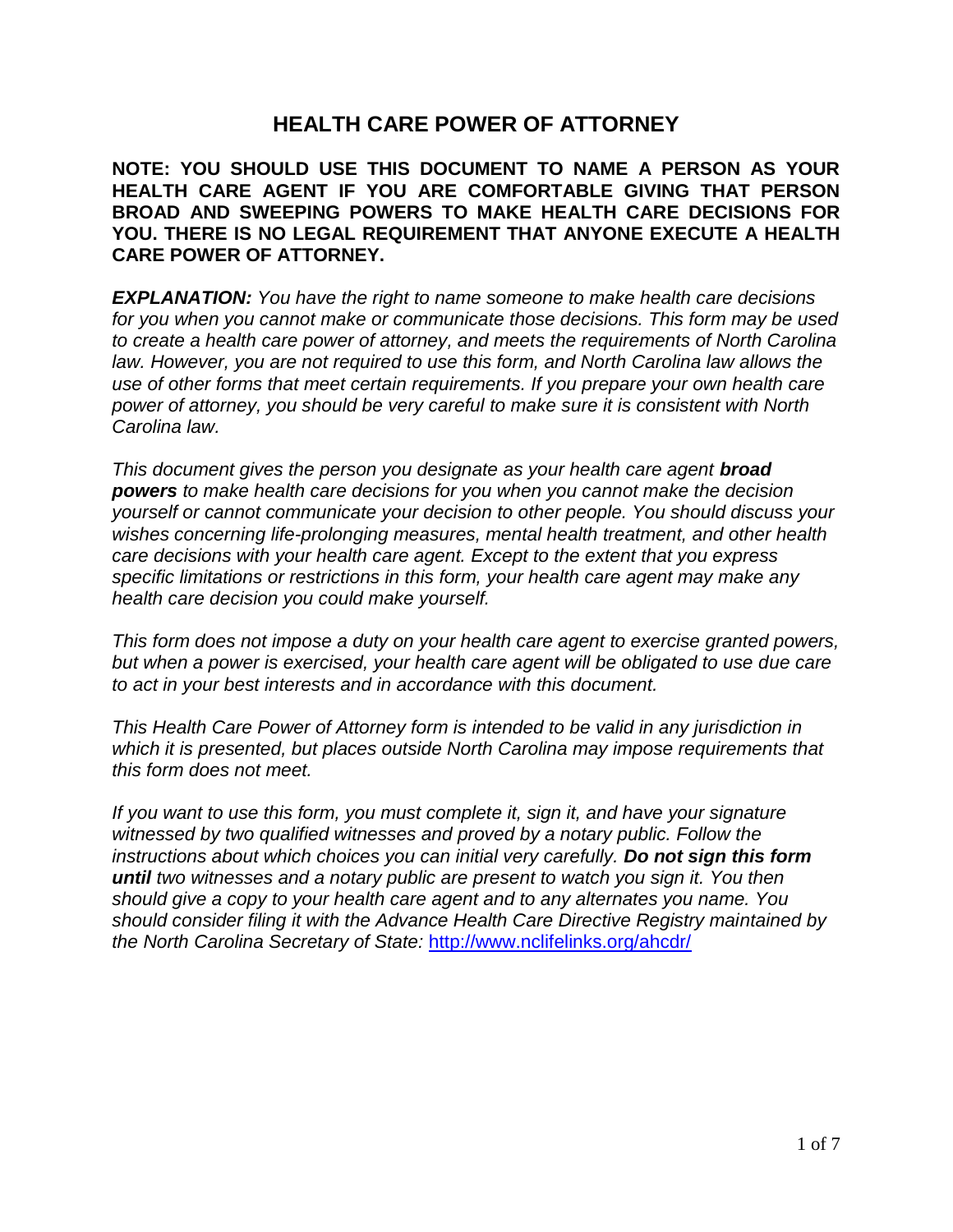# **1. Designation of Health Care Agent.**

| being of sound mind, hereby                                                                              |
|----------------------------------------------------------------------------------------------------------|
| appoint the following person(s) to serve as my health care agent(s) to act for me and in my name (in any |
| way I could act in person) to make health care decisions for me as authorized in this document. My       |
| designated health care agent(s) shall serve alone, in the order named.                                   |

|                                                                                                                 | Home Telephone: _______________________  |
|-----------------------------------------------------------------------------------------------------------------|------------------------------------------|
|                                                                                                                 | Work Telephone: ______________________   |
| and the state of the state of the state of the state of the state of the state of the state of the state of the | Cellular Telephone: _________________    |
| <b>B.</b>                                                                                                       |                                          |
|                                                                                                                 | Work Telephone: ______________________   |
|                                                                                                                 | Cellular Telephone: ___________________  |
| С.                                                                                                              | Home Telephone: Management Communication |
|                                                                                                                 | Work Telephone: _____________________    |
|                                                                                                                 | Cellular Telephone: __________________   |

Any successor health care agent designated shall be vested with the same power and duties as if originally named as my health care agent, and shall serve any time his or her predecessor is not reasonably available or is unwilling or unable to serve in that capacity.

### **2. Effectiveness of Appointment.**

My designation of a health care agent expires only when I revoke it. Absent revocation, the authority granted in this document shall become effective when and if one of the physician(s) listed below determines that I lack capacity to make or communicate decisions relating to my health care, and will continue in effect during that incapacity, or until my death, except if I authorize my health care agent to exercise my rights with respect to anatomical gifts, autopsy, or disposition of my remains, this authority will continue after my death to the extent necessary to exercise that authority.

| ◠<br>- |  |
|--------|--|

If I have not designated a physician, or no physician(s) named above is reasonably available, the determination that I lack capacity to make or communicate decisions relating to my health care shall be made by my attending physician.

### **3. Revocation.**

Any time while I am competent, I may revoke this power of attorney in a writing I sign or by communicating my intent to revoke, in any clear and consistent manner, to my health care agent or my health care provider.

### **4. General Statement of Authority Granted.**

Subject to any restrictions set forth in Section 5 below, I grant to my health care agent full power and authority to make and carry out all health care decisions for me. These decisions include, but are not limited to: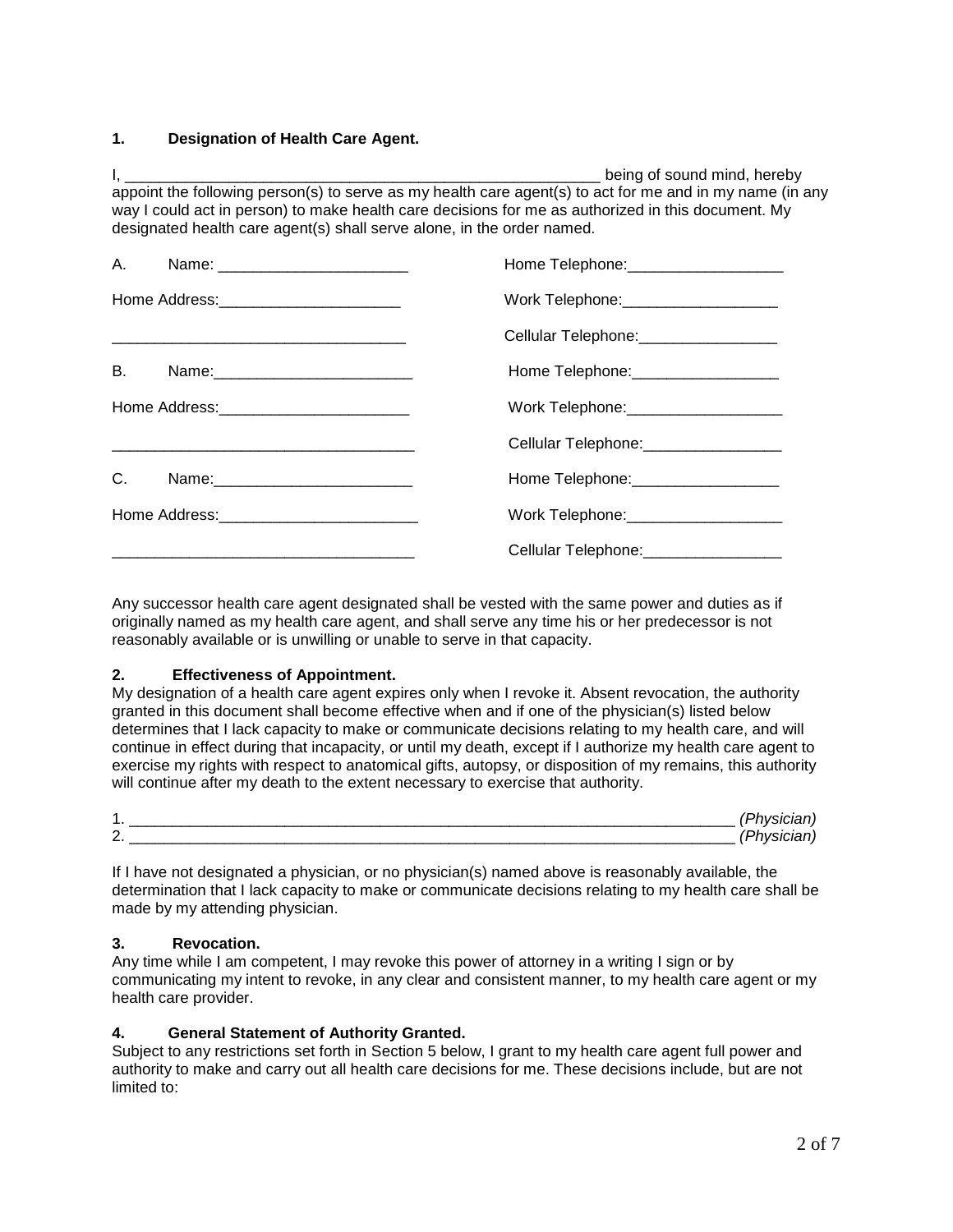- A. Requesting, reviewing, and receiving any information, verbal or written, regarding my physical or mental health, including, but not limited to, medical and hospital records, and to consent to the disclosure of this information.
- B. Employing or discharging my health care providers.
- C. Consenting to and authorizing my admission to and discharge from a hospital, nursing or convalescent home, hospice, long-term care facility, or other health care facility.
- D. Consenting to and authorizing my admission to and retention in a facility for the care or treatment of mental illness.
- E. Consenting to and authorizing the administration of medications for mental health treatment and electroconvulsive treatment (ECT) commonly referred to as "shock treatment."
- F. Giving consent for, withdrawing consent for, or withholding consent for, X-ray, anesthesia, medication, surgery, and all other diagnostic and treatment procedures ordered by or under the authorization of a licensed physician, dentist, podiatrist, or other health care provider. This authorization specifically includes the power to consent to measures for relief of pain.
- G. Authorizing the withholding or withdrawal of life-prolonging measures.
- H. Providing my medical information at the request of any individual acting as my attorney-in-fact under a durable power of attorney or as a Trustee or successor Trustee under any Trust Agreement of which I am a Grantor or Trustee, or at the request of any other individual whom my health care agent believes should have such information. I desire that such information be provided whenever it would expedite the prompt and proper handling of my affairs or the affairs of any person or entity for which I have some responsibility. In addition, I authorize my health care agent to take any and all legal steps necessary to ensure compliance with my instructions providing access to my protected health information. Such steps shall include resorting to any and all legal procedures in and out of courts as may be necessary to enforce my rights under the law and shall include attempting to recover attorneys' fees against anyone who does not comply with this health care power of attorney.
- I. To the extent I have not already made valid and enforceable arrangements during my lifetime that have not been revoked, exercising any right I may have to authorize an autopsy or direct the disposition of my remains.
- J. Taking any lawful actions that may be necessary to carry out these decisions, including but not limited to: (i) signing, executing, delivering, and acknowledging any agreement, release, authorization, or other document that may be necessary, desirable, convenient, or proper in order to exercise and carry out any of these powers; (ii) granting releases of liability to medical providers or others; and (iii) incurring reasonable costs on my behalf related to exercising these powers, provided that this health care power of attorney shall not give my health care agent general authority over my property or financial affairs.

### **5. Special Provisions and Limitations.**

(Notice: The authority granted in this document is intended to be as broad as possible so that your health care agent will have authority to make any decisions you could make to obtain or terminate any type of health care treatment or service. If you wish to limit the scope of your health care agent's powers, you may do so in this section. If none of the following are initialed, there will be no special limitations on your agent's authority.)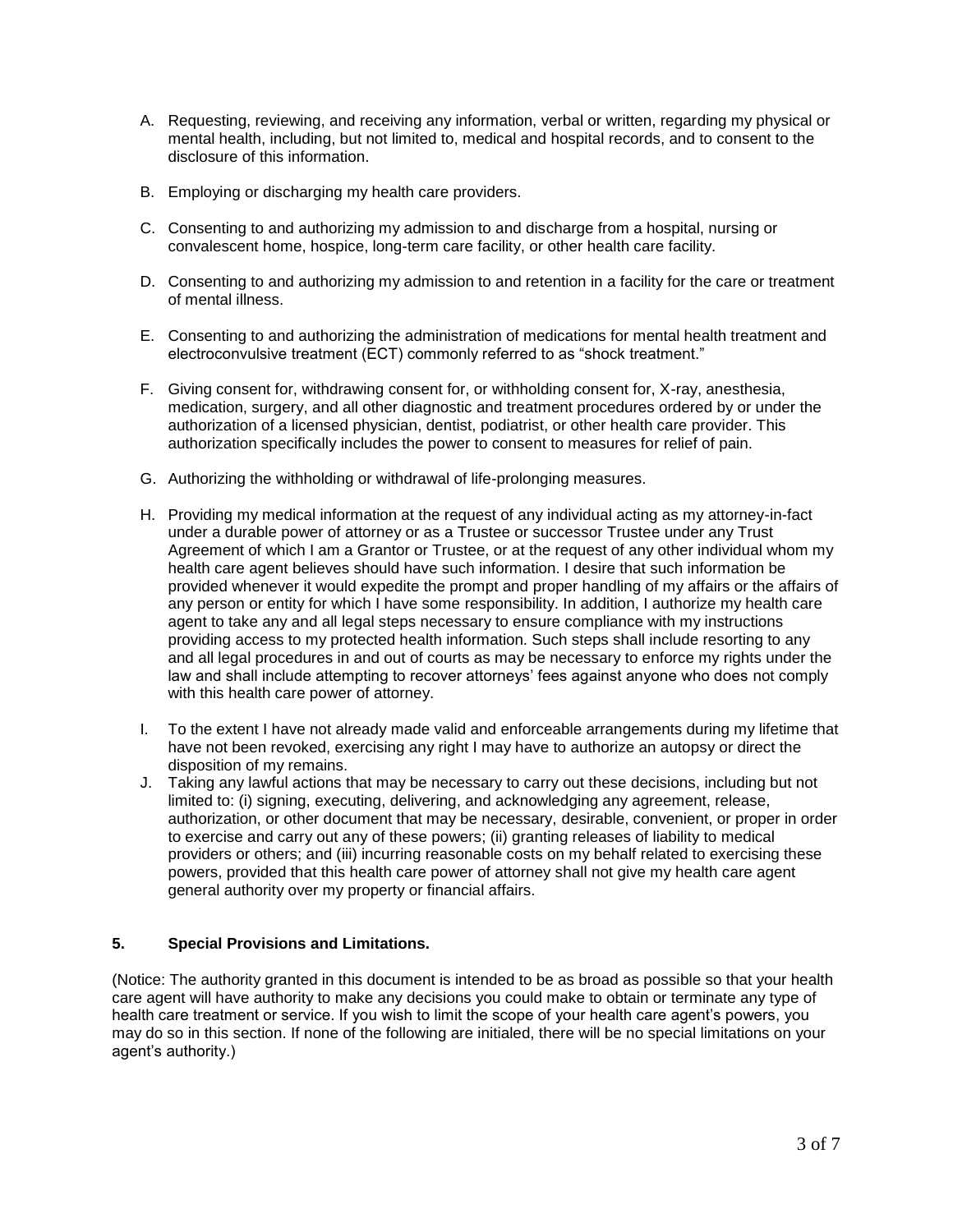|            | A. Limitations about Artificial Nutrition or Hydration: In exercising the authority to<br>make health care decisions on my behalf, my health care agent:                             |
|------------|--------------------------------------------------------------------------------------------------------------------------------------------------------------------------------------|
| (Initials) | shall NOT have the authority to withhold artificial nutrition (such as through<br>tubes) OR may exercise that authority only in accordance with the following<br>special provisions: |
|            |                                                                                                                                                                                      |
| (Initials) | shall NOT have the authority to withhold artificial hydration (such as through<br>tubes) OR may exercise that authority only in accordance with the following<br>special provisions: |
|            |                                                                                                                                                                                      |
|            | NOTE: If you initial either block but do not insert any special provisions, your<br>health care agent shall have NO AUTHORITY to withhold artificial nutrition or<br>hydration.      |

| (Initials) | B. Limitations Concerning Health Care Decisions. In exercising the authority to<br>make health care decisions on my behalf, the authority of my health care agent<br>is subject to the following special provisions: [Here you may include any specific<br>provisions you deem appropriate such as: your own definition of when life-<br>prolonging measures should be withheld or discontinued, or instructions to<br>refuse any specific types of treatment that are inconsistent with your religious<br>beliefs, or are unacceptable to you for any other reason.]                                                                                                                                                                              |
|------------|----------------------------------------------------------------------------------------------------------------------------------------------------------------------------------------------------------------------------------------------------------------------------------------------------------------------------------------------------------------------------------------------------------------------------------------------------------------------------------------------------------------------------------------------------------------------------------------------------------------------------------------------------------------------------------------------------------------------------------------------------|
|            |                                                                                                                                                                                                                                                                                                                                                                                                                                                                                                                                                                                                                                                                                                                                                    |
|            | NOTE: DO NOT initial unless you insert a limitation.                                                                                                                                                                                                                                                                                                                                                                                                                                                                                                                                                                                                                                                                                               |
| (Initials) | C. Limitations Concerning Mental Health Decisions. In exercising the authority to<br>make mental health decisions on my behalf, the authority of my health care<br>agent is subject to the following special provisions: [Here you may include any<br>specific provisions you deem appropriate such as: limiting the grant of authority<br>to make only mental health treatment decisions, your own instructions regarding<br>the administration or withholding of psychotropic medications and<br>electroconvulsive treatment (ECT), instructions regarding your admission to and<br>retention in a health care facility for mental health treatment, or instructions to<br>refuse any specific types of treatment that are unacceptable to you.] |
|            |                                                                                                                                                                                                                                                                                                                                                                                                                                                                                                                                                                                                                                                                                                                                                    |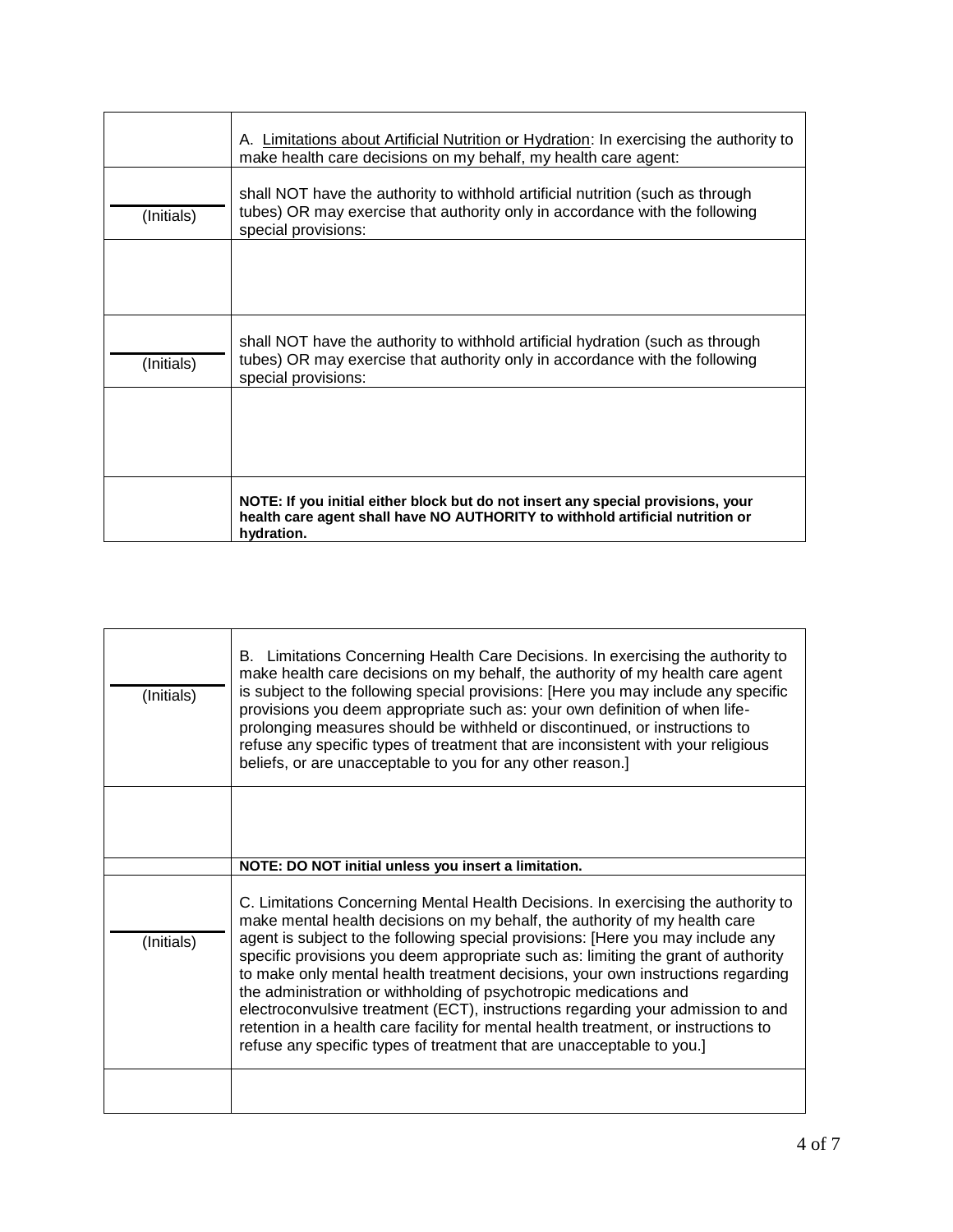|            | NOTE: DO NOT initial unless you insert a limitation.                                                                                                                                                                                                                                                                                                                                                                                                                                                                                                                                                                                                                                                                     |  |  |  |
|------------|--------------------------------------------------------------------------------------------------------------------------------------------------------------------------------------------------------------------------------------------------------------------------------------------------------------------------------------------------------------------------------------------------------------------------------------------------------------------------------------------------------------------------------------------------------------------------------------------------------------------------------------------------------------------------------------------------------------------------|--|--|--|
| (Initials) | D. Advance Instruction for Mental Health Treatment. [Notice: This health care<br>power of attorney may incorporate or be combined with an advance instruction<br>for mental health treatment, executed in accordance with Part 2 of Article 3 of<br>Chapter 122C of the General Statutes, which you may use to state your<br>instructions regarding mental health treatment in the event you lack capacity to<br>make or communicate mental health treatment decisions. Because your health<br>care agent's decisions must be consistent with any statements you have<br>expressed in an advance instruction, you should indicate here whether you have<br>executed an advance instruction for mental health treatment]: |  |  |  |
|            |                                                                                                                                                                                                                                                                                                                                                                                                                                                                                                                                                                                                                                                                                                                          |  |  |  |
|            | NOTE: DO NOT initial unless you insert a limitation.                                                                                                                                                                                                                                                                                                                                                                                                                                                                                                                                                                                                                                                                     |  |  |  |
| (Initials) | E. Autopsy and Disposition of Remains. In exercising the authority to make<br>decisions regarding autopsy and disposition of remains on my behalf, the<br>authority of my health care agent is subject to the following special provisions<br>and limitations. (Here you may include any specific limitations you deem<br>appropriate such as: limiting the grant of authority and the scope of authority, or<br>instructions regarding burial or cremation):                                                                                                                                                                                                                                                            |  |  |  |
|            | NOTE: DO NOT initial unless you insert a limitation.                                                                                                                                                                                                                                                                                                                                                                                                                                                                                                                                                                                                                                                                     |  |  |  |

# **6. Organ Donation.**

'n

To the extent I have not already made valid and enforceable arrangements during my lifetime that have not been revoked, my health care agent may exercise any right I may have to:

| donate any needed organs or parts; or                                                                                                                                                                                                                                                                                                                |  |  |
|------------------------------------------------------------------------------------------------------------------------------------------------------------------------------------------------------------------------------------------------------------------------------------------------------------------------------------------------------|--|--|
| donate only the following organs or parts:                                                                                                                                                                                                                                                                                                           |  |  |
| <b>NOTE: DO NOT INITIAL BOTH BLOCKS ABOVE.</b>                                                                                                                                                                                                                                                                                                       |  |  |
| donate my body for anatomical study if needed.                                                                                                                                                                                                                                                                                                       |  |  |
| In exercising the authority to make donations, my health care agent is subject<br>to the following special provisions and limitations: (Here you may include any<br>specific limitations you deem appropriate such as: limiting the grant of<br>authority and the scope of authority, or instructions regarding gifts of the body<br>or body parts): |  |  |
| NOTE: DO NOT initial unless you insert a limitation.                                                                                                                                                                                                                                                                                                 |  |  |
|                                                                                                                                                                                                                                                                                                                                                      |  |  |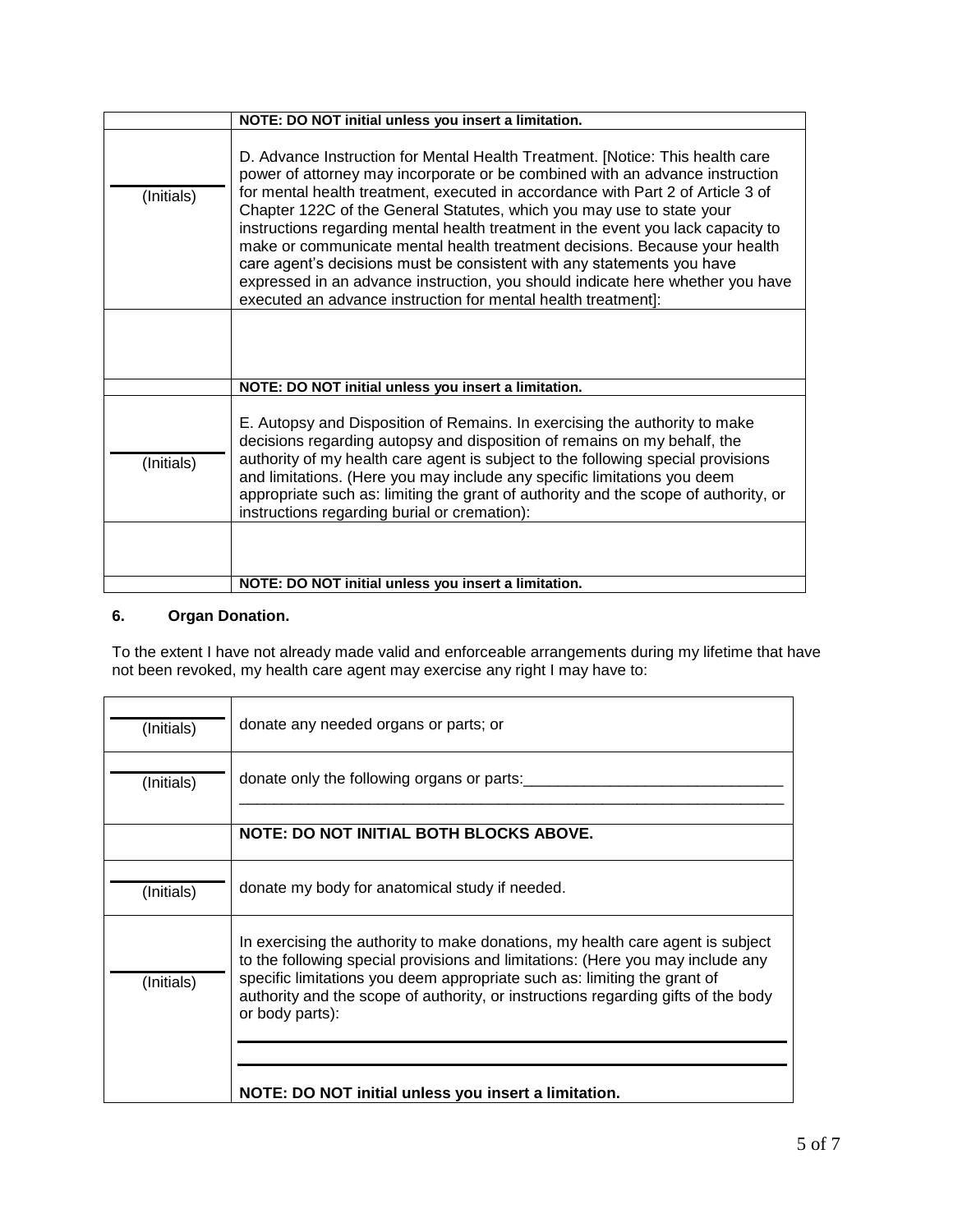# **NOTE: NO AUTHORITY FOR ORGAN DONATION IS GRANTED IN THIS INSTRUMENT WITHOUT YOUR INITIALS.**

# **7. Guardianship Provision.**

If it becomes necessary for a court to appoint a guardian of my person, I nominate the persons designated in Section 1, in the order named, to be the guardian of my person, to serve without bond or security. The guardian shall act consistently with G.S. 35A-1201(a)(5).

## **8. Reliance of Third Parties on Health Care Agent.**

- A. No person who relies in good faith upon the authority of or any representations by my health care agent shall be liable to me, my estate, my heirs, successors, assigns, or personal representatives, for actions or omissions in reliance on that authority or those representations.
- B. The powers conferred on my health care agent by this document may be exercised by my health care agent alone, and my health care agent's signature or action taken under the authority granted in this document may be accepted by persons as fully authorized by me and with the same force and effect as if I were personally present, competent, and acting on my own behalf. All acts performed in good faith by my health care agent pursuant to this power of attorney are done with my consent and shall have the same validity and effect as if I were present and exercised the powers myself, and shall inure to the benefit of and bind me, my estate, my heirs, successors, assigns, and personal representatives. The authority of my health care agent pursuant to this power of attorney shall be superior to and binding upon my family, relatives, friends, and others.

## **9. Miscellaneous Provisions.**

- A. Revocation of Prior Powers of Attorney. I revoke any prior health care power of attorney. The preceding sentence is not intended to revoke any general powers of attorney, some of the provisions of which may relate to health care; however, this power of attorney shall take precedence over any health care provisions in any valid general power of attorney I have not revoked
- B. Jurisdiction, Severability and Durability. This Health Care Power of Attorney is intended to be valid in any jurisdiction in which it is presented. The powers delegated under this power of attorney are severable, so that the invalidity of one or more powers shall not affect any others. This power of attorney shall not be affected or revoked by my incapacity or mental incompetence.
- C. Health Care Agent Not Liable. My health care agent and my health care agent's estate, heirs, successors, and assigns are hereby released and forever discharged by me, my estate, my heirs, successors, assigns and personal representatives from all liability and from all claims or demands of all kinds arising out of my health care agent's acts or omissions, except for my health care agent's willful misconduct or gross negligence.
- D. No Civil or Criminal Liability. No act or omission of my health care agent, or of any other person, entity, institution, or facility acting in good faith in reliance on the authority of my health care agent pursuant to this Health Care Power of Attorney shall be considered suicide, nor the cause of my death for any civil or criminal purposes, nor shall it be considered unprofessional conduct or as lack of professional competence. Any person, entity, institution, or facility against whom criminal or civil liability is asserted because of conduct authorized by this Health Care Power of Attorney may interpose this document as a defense.
- E. Reimbursement. My health care agent shall be entitled to reimbursement for all reasonable expenses incurred as a result of carrying out any provision of this directive.

By signing here, I indicate that I am mentally alert and competent, fully informed as to the contents of this document, and understand the full import of this grant of powers to my health care agent.

This the \_\_\_\_\_\_\_\_ day of \_\_\_\_\_\_\_\_\_\_\_\_\_\_\_\_\_\_\_\_\_\_\_\_\_\_\_\_\_\_, 20\_\_\_\_.

\_\_\_\_\_\_\_\_\_\_\_\_\_\_\_\_\_\_\_\_\_\_\_\_\_\_\_\_\_\_\_\_\_\_\_\_\_\_\_\_\_\_\_\_\_\_\_\_\_\_\_\_\_\_\_\_\_\_\_\_\_\_\_\_\_\_\_\_\_\_\_\_\_(SEAL)